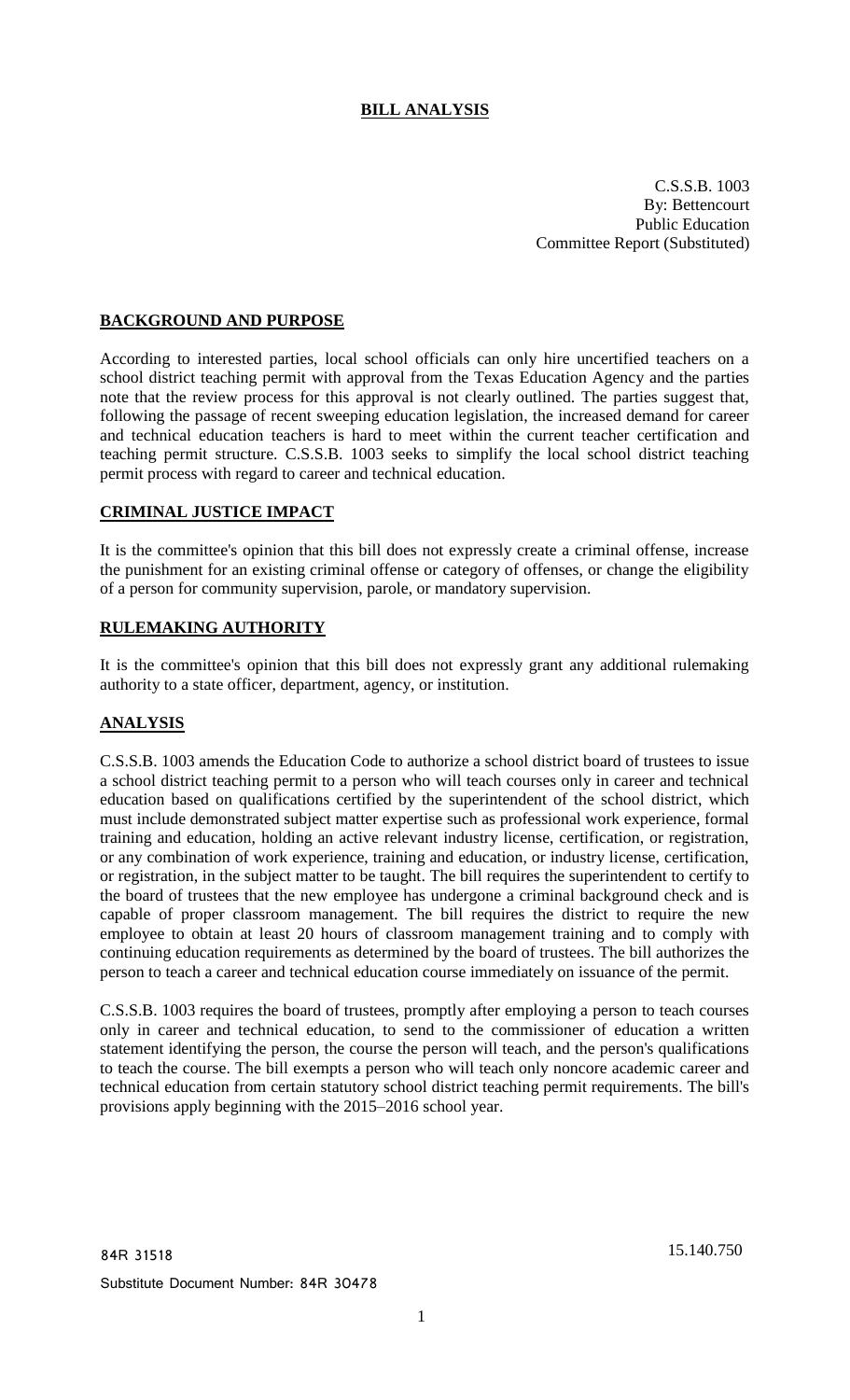## **EFFECTIVE DATE**

On passage, or, if the bill does not receive the necessary vote, September 1, 2015.

#### **COMPARISON OF SENATE ENGROSSED AND SUBSTITUTE**

While C.S.S.B. 1003 may differ from the engrossed in minor or nonsubstantive ways, the following comparison is organized and formatted in a manner that indicates the substantial differences between the engrossed and committee substitute versions of the bill.

SECTION 1. Section 21.055, Education Code, is amended by amending Subsection (b) and adding Subsection (d-1) to read as follows:

(b) To be eligible for a school district teaching permit under this section, a person must hold a baccalaureate degree. [This subsection does not apply to a person who will teach only career and technology education.]

 $(d-1)$  Subsections (b), (c), and (d) do not apply to a person who will teach only noncore academic career and technical education courses. A school board may issue a school district teaching permit to a person who will teach courses only in career and technical education based on qualifications certified by the superintendent of the school district. Qualifications must include demonstrated subject matter expertise through active professional licensure, certification, or registration by a nationally recognized professional accrediting agency and at least five years of full-time wage earning work experience requiring licensure within the past eight years.

The superintendent of the school district shall certify to the school board that a new employee has undergone a criminal background check and is capable of proper classroom management. A school district shall require a new employee to obtain at least 20 hours of classroom management training and to comply with continuing education requirements as determined by the school board. A person may teach a career and technical education course immediately upon issuance of a permit under this subsection. The school board, promptly after employing a person who qualifies under this subsection, shall send to the commissioner a

#### SENATE ENGROSSED HOUSE COMMITTEE SUBSTITUTE

SECTION 1. Section 21.055, Education Code, is amended by amending Subsection (b) and adding Subsection (d-1) to read as follows:

(b) To be eligible for a school district teaching permit under this section, a person must hold a baccalaureate degree. [This subsection does not apply to a person who will teach only career and technology education.]

 $(d-1)$  Subsections (b), (c), and (d) do not apply to a person who will teach only noncore academic career and technical education courses. A school district board of trustees may issue a school district teaching permit to a person who will teach courses only in career and technical education based on qualifications certified by the superintendent of the school district. Qualifications must include demonstrated subject matter expertise such as professional work experience, formal training and education, holding an active professional relevant industry license, certification, or registration, or any combination of work experience, training and education, or industry license, certification, or registration, in the subject matter to be taught. The superintendent of the school district shall certify to the board of trustees that a new employee has undergone a criminal background check and is capable of proper classroom management. A school district shall require a new employee to obtain at least 20 hours of classroom management training and to comply with continuing education requirements as determined by the board of trustees. A person may teach a career and technical education course immediately upon issuance of a permit under this subsection. Promptly after employing a person who qualifies under this subsection, the board of trustees